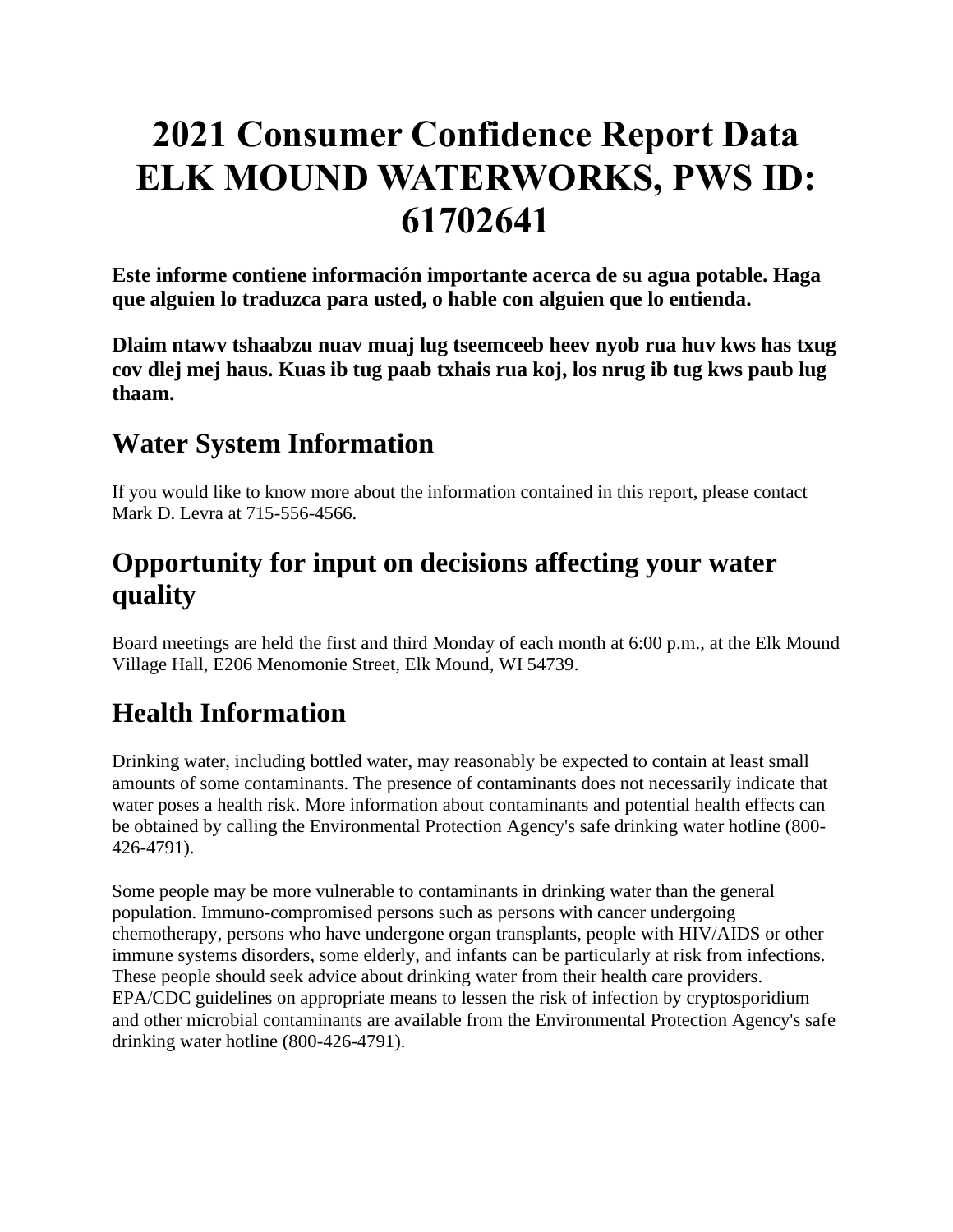## **Source(s) of Water**

| Source ID Source |                 | Depth (in feet) Status |        |
|------------------|-----------------|------------------------|--------|
|                  | Groundwater 280 |                        | Active |
|                  | Groundwater 352 |                        | Active |

To obtain a summary of the source water assessment please contact, Mark D. Levra at 715-556- 4566.

## **Educational Information**

The sources of drinking water, both tap water and bottled water, include rivers, lakes, streams, ponds, reservoirs, springs and wells. As water travels over the surface of the land or through the ground, it dissolves naturally occurring minerals and, in some cases, radioactive material, and can pick up substances resulting from the presence of animals or from human activity.

Contaminants that may be present in source water include:

- Microbial contaminants, such as viruses and bacteria, which may come from sewage treatment plants, septic systems, agricultural livestock operations and wildlife.
- Inorganic contaminants, such as salts and metals, which can be naturally-occurring or result from urban stormwater runoff, industrial or domestic wastewater discharges, oil and gas production, mining or farming.
- Pesticides and herbicides, which may come from a variety of sources such as agriculture, urban stormwater runoff and residential uses.
- Organic chemical contaminants, including synthetic and volatile organic chemicals, which are by-products of industrial processes and petroleum production, and can also come from gas stations, urban stormwater runoff and septic systems.
- Radioactive contaminants, which can be naturally occurring or be the result of oil and gas production and mining activities.

In order to ensure that tap water is safe to drink, EPA prescribes regulations that limit the amount of certain contaminants in water provided by public water systems. FDA regulations establish limits for contaminants in bottled water, which shall provide the same protection for public health.

## **Definitions**

| <b>Term</b> | <b>Definition</b>                                                                                                                                      |
|-------------|--------------------------------------------------------------------------------------------------------------------------------------------------------|
| AL          | Action Level: The concentration of a contaminant which, if exceeded, triggers<br>treatment or other requirements which a water system must follow.     |
| HAL         | Health Advisory Level: The concentration of a contaminant which, if exceeded,<br>poses a health risk and may require a system to post a public notice. |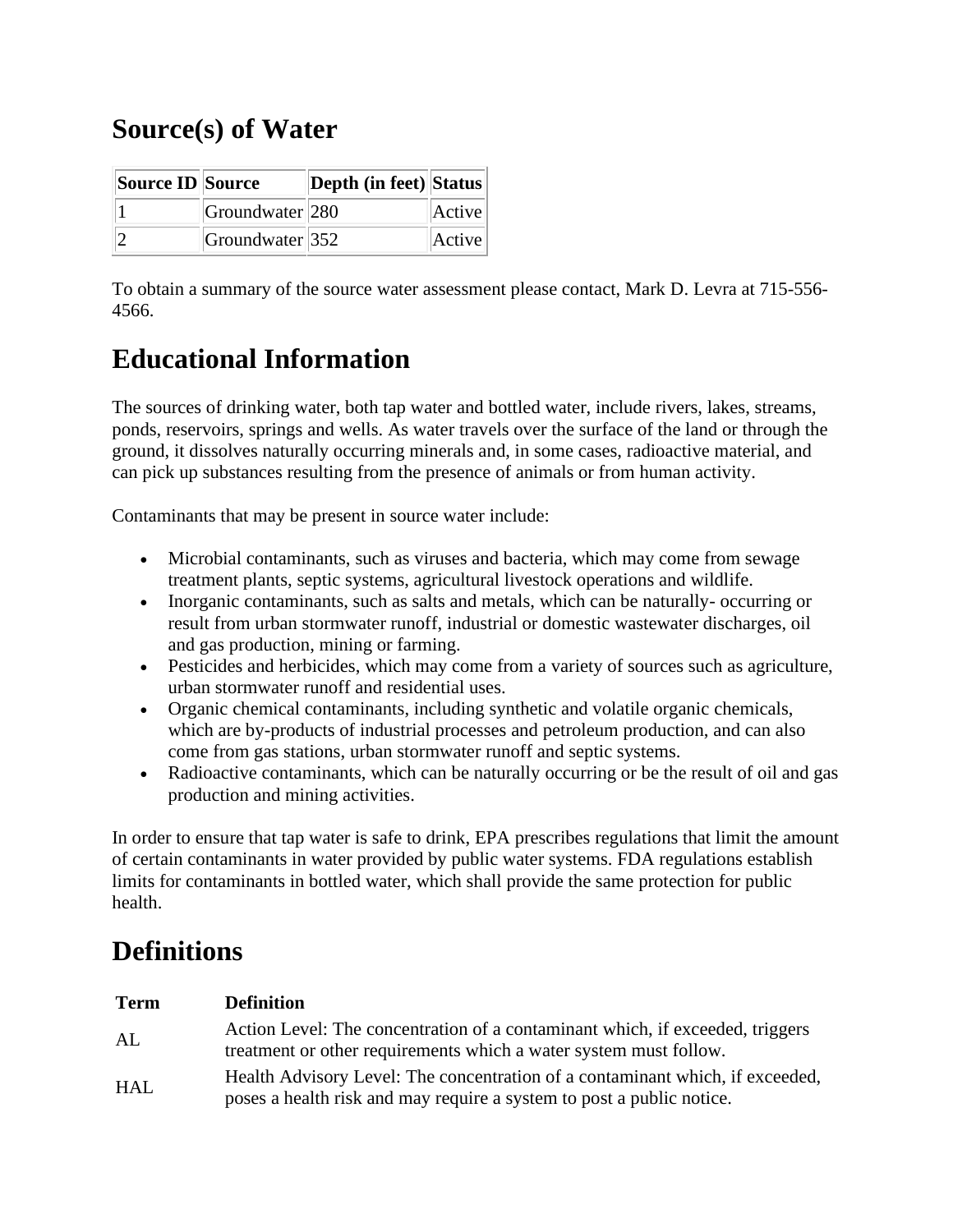| <b>Term</b>           | <b>Definition</b>                                                                                                                                                                                                                                                                   |  |  |  |  |  |  |
|-----------------------|-------------------------------------------------------------------------------------------------------------------------------------------------------------------------------------------------------------------------------------------------------------------------------------|--|--|--|--|--|--|
| Level 1<br>Assessment | A Level 1 assessment is a study of the water system to identify potential<br>problems and determine, if possible, why total coliform bacteria have been found<br>in our water system.                                                                                               |  |  |  |  |  |  |
| Level 2<br>Assessment | A Level 2 assessment is a very detailed study of the water system to identify<br>potential problems and determine, if possible, why an E. coli MCL violation has<br>occurred or why total coliform bacteria have been found in our water system, or<br>both, on multiple occasions. |  |  |  |  |  |  |
| <b>MCL</b>            | Maximum Contaminant Level: The highest level of a contaminant that is allowed<br>in drinking water. MCLs are set as close to the MCLGs as feasible using the best<br>available treatment technology.                                                                                |  |  |  |  |  |  |
| <b>MCLG</b>           | Maximum Contaminant Level Goal: The level of a contaminant in drinking water<br>below which there is no known or expected risk to health. MCLGs allow for a<br>margin of safety.                                                                                                    |  |  |  |  |  |  |
| pCi/1                 | picocuries per liter (a measure of radioactivity)                                                                                                                                                                                                                                   |  |  |  |  |  |  |
| ppm                   | parts per million, or milligrams per liter (mg/l)                                                                                                                                                                                                                                   |  |  |  |  |  |  |
| ppb                   | parts per billion, or micrograms per liter (ug/l)                                                                                                                                                                                                                                   |  |  |  |  |  |  |
| ppt                   | parts per trillion, or nanograms per liter                                                                                                                                                                                                                                          |  |  |  |  |  |  |
| ppq                   | parts per quadrillion, or picograms per liter                                                                                                                                                                                                                                       |  |  |  |  |  |  |
| <b>SMCL</b>           | Secondary drinking water standards or Secondary Maximum Contaminant Levels<br>for contaminants that affect taste, odor, or appearance of the drinking water. The<br>SMCLs do not represent health standards.                                                                        |  |  |  |  |  |  |

## **Detected Contaminants**

Your water was tested for many contaminants last year. We are allowed to monitor for some contaminants less frequently than once a year. The following tables list only those contaminants which were detected in your water. If a contaminant was detected last year, it will appear in the following tables without a sample date. If the contaminant was not monitored last year, but was detected within the last 5 years, it will appear in the tables below along with the sample date.

### **Microbiological Contaminants**

Coliforms are bacteria that are naturally present in the environment and are used as an indicator that other, potentially harmful, waterborne pathogens may be present or that a potential pathway exists through which contamination may enter the drinking water distribution system. We found coliforms indicating the need to look for potential problems in water treatment or distribution. When this occurs, we are required to conduct assessments to identify problems and to correct any problems that were found during these assessments.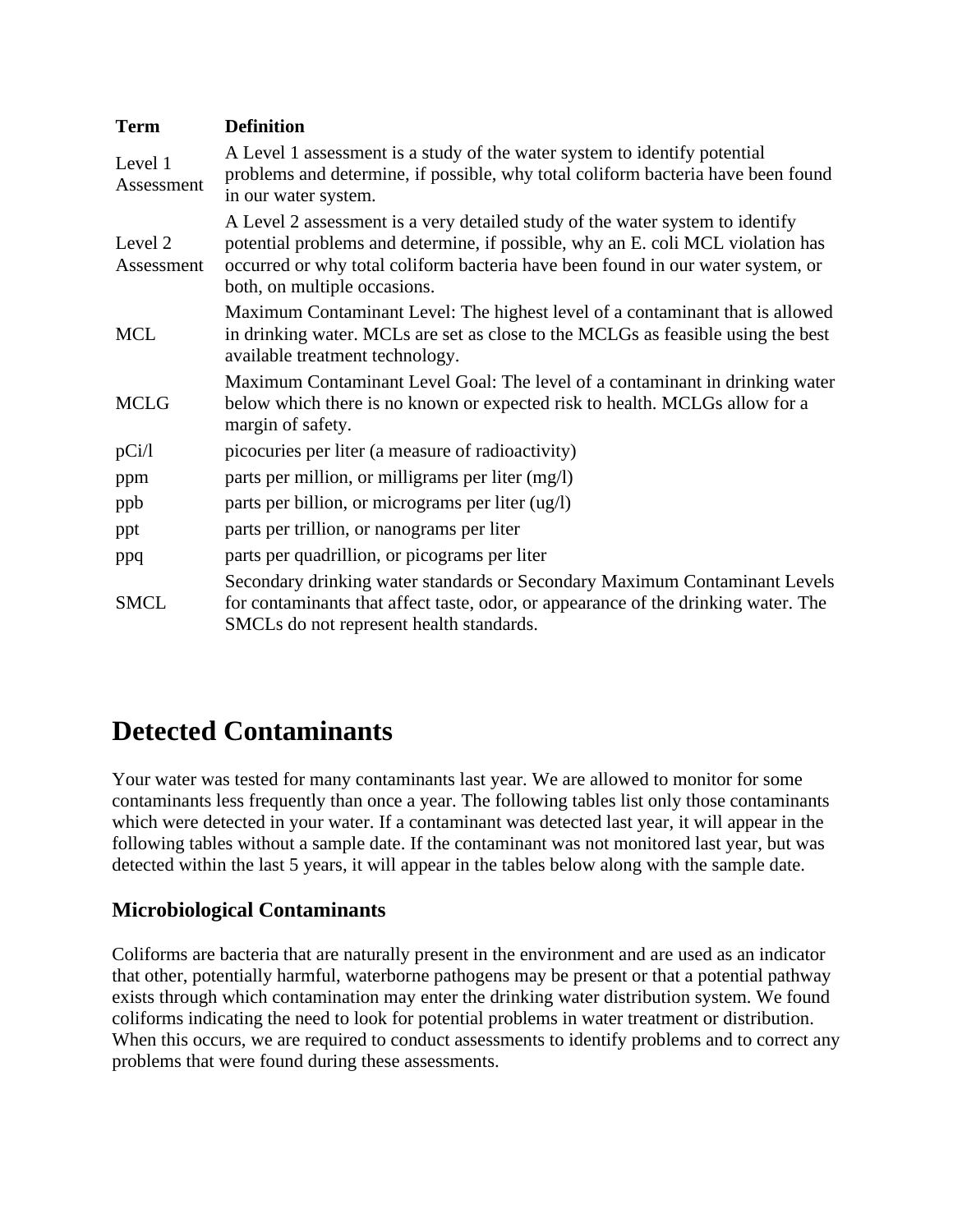During the past year, we were required to conduct 1 Level 1 assessment(s). All assessments were completed on time. We were required to take 1 corrective action(s). We completed all necessary Corrective Actions on time.

#### **Assessments**

| <b>Assessment Description</b>                                           | <b>Status</b>                    | Due Date   Completed   Violation |  |
|-------------------------------------------------------------------------|----------------------------------|----------------------------------|--|
| Perform Level 1 Assessment: Multiple Total<br>Coliform-positive samples | COMPLETE 11/14/2021 10/18/2021 N |                                  |  |

#### **Corrective Actions**

| <b>Corrective Action</b>                                                                                                                                                                                                                                                                                                                                                                                                                                                                                                                                                                                                                                                                                                                                      | <b>Status</b>                     | Due Date | Completed  Violation |  |
|---------------------------------------------------------------------------------------------------------------------------------------------------------------------------------------------------------------------------------------------------------------------------------------------------------------------------------------------------------------------------------------------------------------------------------------------------------------------------------------------------------------------------------------------------------------------------------------------------------------------------------------------------------------------------------------------------------------------------------------------------------------|-----------------------------------|----------|----------------------|--|
| The sample was believed to be related to<br>supplying water to the lot at E220<br>Menomonie Street from a line that was closed<br>for 11 years and may have contained stagnant<br>water. The water utility flushed 10,000<br>gallons of water daily, for a week, from<br>Hydrant 38, so fresh water was drawn into the<br>area affected. As an additional precaution,<br>1000 gallons was drawn from the 3 water<br>sampling sites closest to the affected area<br>daily, for a week. Chlorine residual in the<br>water supply was closely monitored in the<br>affected area. Sampling of the affected area's<br>water occurred on 10/25 and 10/26, per<br>WDNR requirements. Samples collected on<br>those dates were found to be bacteriologically<br>safe. | COMPLETE 10/22/2021 10/22/2021 No |          |                      |  |

### **Inorganic Contaminants**

| <b>Contaminant</b><br>(units) |    | $\ $ Site $\ $ MCL $\ $ MCLG $\ $ Level | Found | Range   | Sample<br>Date (if<br>prior to<br>$ 2021\rangle$ |                        | Violation Typical Source of<br>Contaminant                                                                            |
|-------------------------------|----|-----------------------------------------|-------|---------|--------------------------------------------------|------------------------|-----------------------------------------------------------------------------------------------------------------------|
| <b>ARSENIC</b><br>(ppb)       | 10 | $\vert n/a \vert$                       |       | $ 0-1 $ | 7/7/2020                                         | $\overline{\text{No}}$ | Erosion of natural<br>deposits; Runoff<br>from orchards;<br>Runoff from glass<br>and electronics<br>production wastes |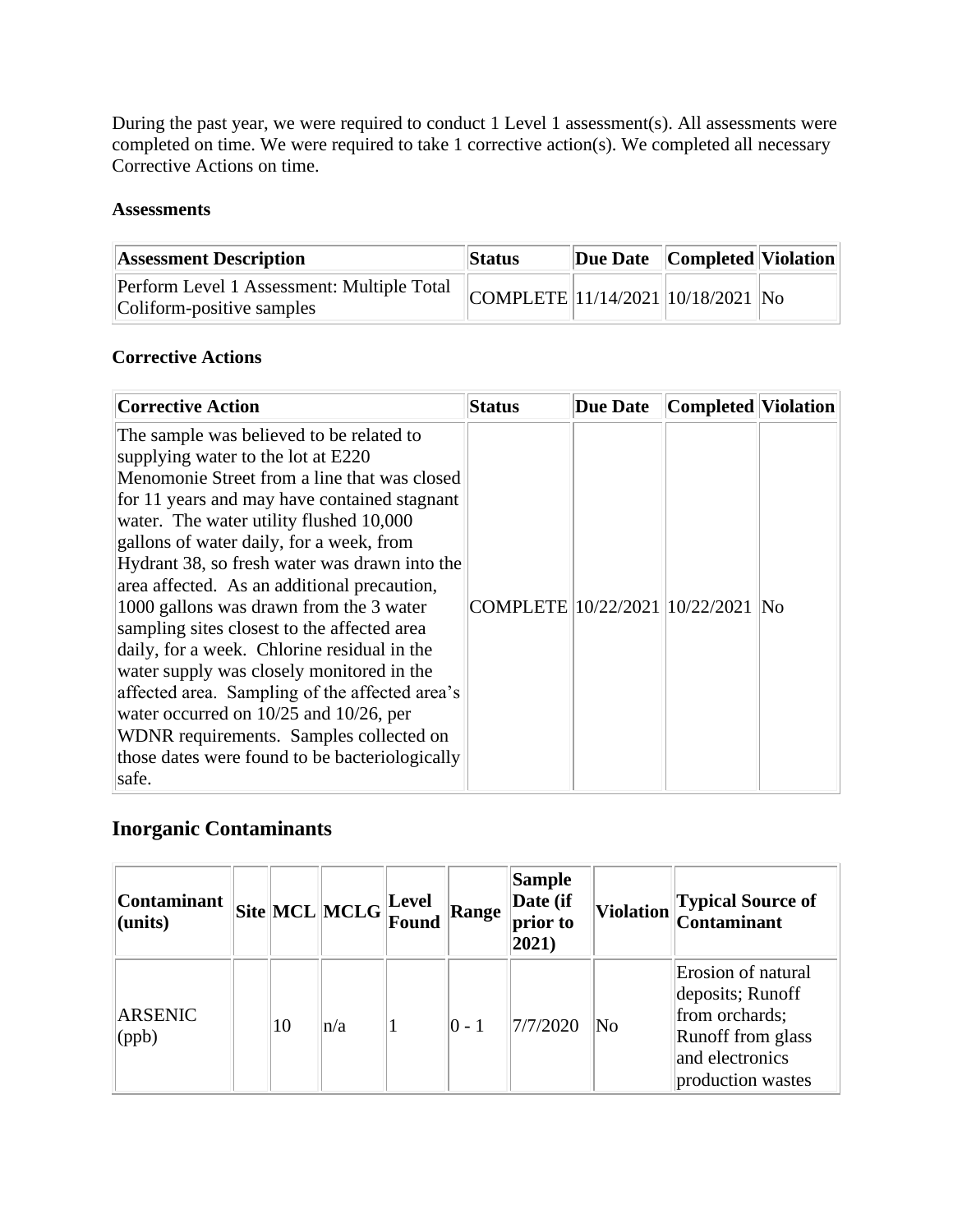| Contaminant<br>(units)               |                | Site MCL MCLG  | Level<br>Found | Range              | <b>Sample</b><br>Date (if<br>prior to<br>$ 2021\rangle$ | <b>Violation</b>       | <b>Typical Source of</b><br><b>Contaminant</b>                                                                                                                  |
|--------------------------------------|----------------|----------------|----------------|--------------------|---------------------------------------------------------|------------------------|-----------------------------------------------------------------------------------------------------------------------------------------------------------------|
| <b>BARIUM</b><br>(ppm)               | $\overline{2}$ | $\overline{c}$ | 0.003          | $0.002 -$<br>0.003 | 7/7/2020                                                | $\overline{\text{No}}$ | Discharge of drilling<br>wastes; Discharge<br>from metal<br>refineries; Erosion<br>of natural deposits                                                          |
| <b>FLUORIDE</b><br>(ppm)             | 4              | $\vert 4$      | 0.7            | $0.6 -$<br>0.7     | 7/7/2020                                                | No                     | Erosion of natural<br>deposits; Water<br>additive which<br>promotes strong<br>teeth; Discharge<br>from fertilizer and<br>aluminum factories                     |
| <b>NICKEL</b><br>(ppb)               | 100            |                | 2.3000         | 2.1000<br>2.3000   | 7/7/2020                                                | No                     | Nickel occurs<br>naturally in soils,<br>ground water and<br>surface waters and is<br>often used in<br>electroplating,<br>stainless steel and<br>alloy products. |
| <b>NITRATE</b><br>$(N03-N)$<br>(ppm) | 10             | 10             | 0.04           | $0.00 -$<br>0.04   |                                                         | N <sub>o</sub>         | <b>Runoff</b> from<br>fertilizer use;<br>Leaching from<br>septic tanks, sewage;<br>Erosion of natural<br>deposits                                               |
| <b>SODIUM</b><br>$\gamma$ (ppm)      | $\ln/a$        | n/a            | 8.30           | $7.80 -$<br>8.30   | 7/7/2020                                                | No                     | n/a                                                                                                                                                             |

| Contaminant   Action<br>$ $ (units) | Level          | MCLG | 90th<br>Percentile<br><b>Level</b><br>Found | # of<br><b>Results</b>                                 | Sample<br>Date (if<br>prior to<br>$ 2021\rangle$ | <b>Violation</b> | <b>Typical Source</b><br>of Contaminant                                              |
|-------------------------------------|----------------|------|---------------------------------------------|--------------------------------------------------------|--------------------------------------------------|------------------|--------------------------------------------------------------------------------------|
| <b>COPPER</b><br>$\gamma$ (ppm)     | $AL=1.3$   1.3 |      | 0.0450                                      | $ 0 \text{ of } 10$<br>results<br>were<br>above<br>the | 7/8/2020                                         | No               | Corrosion of<br>household<br>plumbing<br>systems; Erosion<br>of natural<br>deposits; |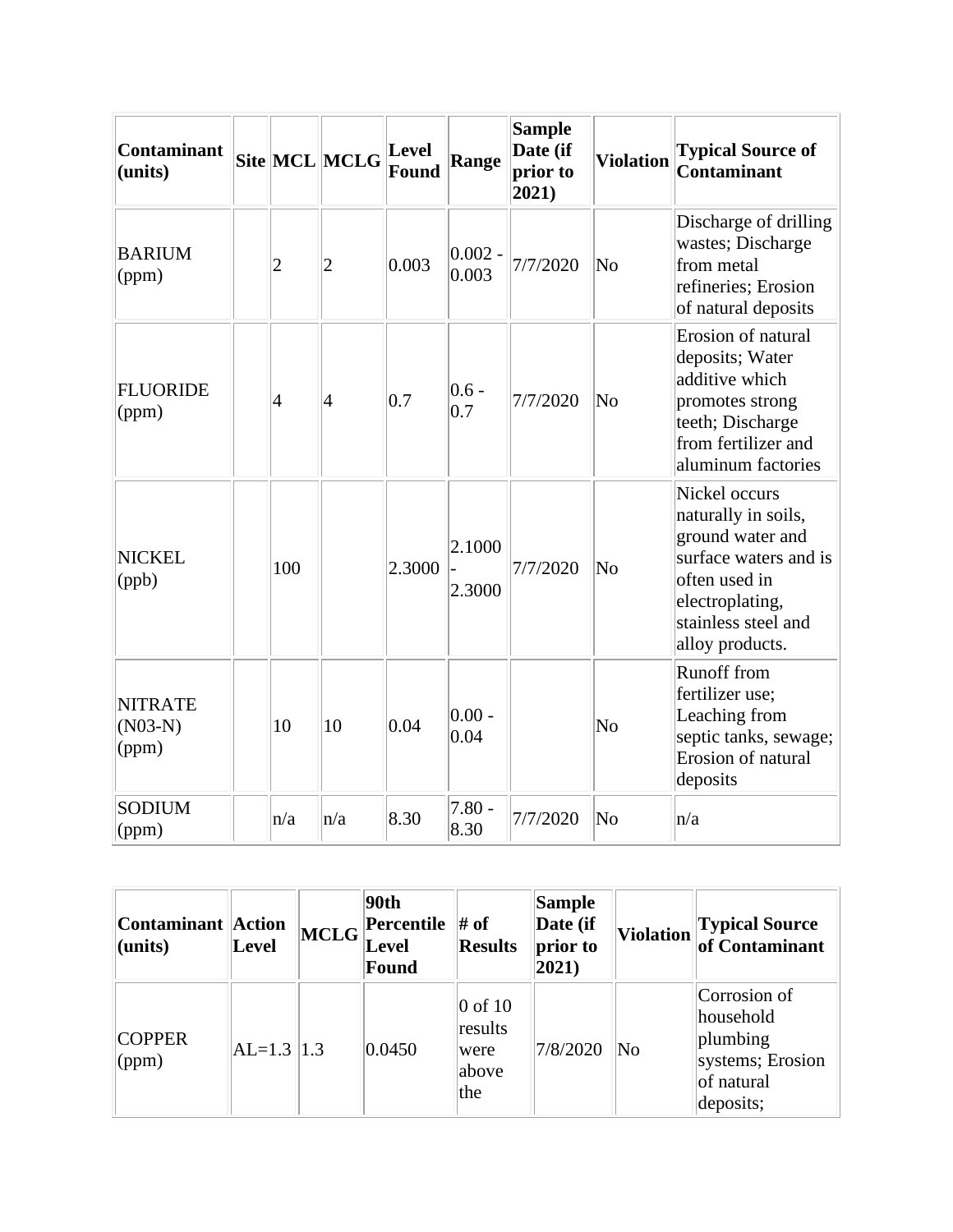| <b>Contaminant Action</b><br>(units) | <b>Level</b> | <b>MCLG</b>     | 90th<br>Percentile<br><b>Level</b><br>Found | $#$ of<br><b>Results</b>                                         | <b>Sample</b><br>Date (if<br>prior to<br>$ 2021\rangle$ | <b>Violation</b>       | <b>Typical Source</b><br>of Contaminant                                             |
|--------------------------------------|--------------|-----------------|---------------------------------------------|------------------------------------------------------------------|---------------------------------------------------------|------------------------|-------------------------------------------------------------------------------------|
|                                      |              |                 |                                             | action<br>level.                                                 |                                                         |                        | Leaching from<br>wood<br>preservatives                                              |
| $LEAD$ (ppb)                         | $AL=15$      | $\vert 0 \vert$ | 0.18                                        | $0$ of 10<br>results<br>were<br>above<br>the<br>action<br>level. | 7/8/2020                                                | $\overline{\text{No}}$ | Corrosion of<br>household<br>plumbing<br>systems; Erosion<br>of natural<br>deposits |

### **Radioactive Contaminants**

| <b>Contaminant</b><br>(units)                            |    | $\boxed{\text{Site}}\boxed{\text{MCL}}\boxed{\text{MCLG}}\boxed{\text{Level}}$ |     | Range                                     | <b>Sample</b><br>Date (if<br>prior to<br>$ 2021\rangle$ | Violation of           | <b>Typical Source</b><br><b>Contaminant</b> |
|----------------------------------------------------------|----|--------------------------------------------------------------------------------|-----|-------------------------------------------|---------------------------------------------------------|------------------------|---------------------------------------------|
| <b>GROSS</b><br>ALPHA, EXCL.<br>$\mathbb{R}$ & U (pCi/l) | 15 | 0                                                                              | 2.5 | $\begin{array}{c} 1.6 \\ 2.5 \end{array}$ | 7/7/2020                                                | $\overline{\text{No}}$ | Erosion of<br>natural deposits              |
| RADIUM, (226<br>$+ 228$ ) (pCi/l)                        |    | 0                                                                              | 1.5 | $ 0.8 -$<br>1.5                           | 7/7/2020                                                | $\overline{\text{No}}$ | Erosion of<br>natural deposits              |

### **Contaminants with a Health Advisory Level or a Secondary Maximum Contaminant Level**

The following tables list contaminants which were detected in your water and that have either a Health Advisory Level (HAL) or a Secondary Maximum Contaminant Level (SMCL), or both. There are no violations for detections of contaminants that exceed Health Advisory Levels, Groundwater Standards or Secondary Maximum Contaminant Levels. Secondary Maximum Contaminant Levels are levels that do not present health concerns but may pose aesthetic problems such as objectionable taste, odor, or color. Health Advisory Levels are levels at which concentrations of the contaminant present a health risk.